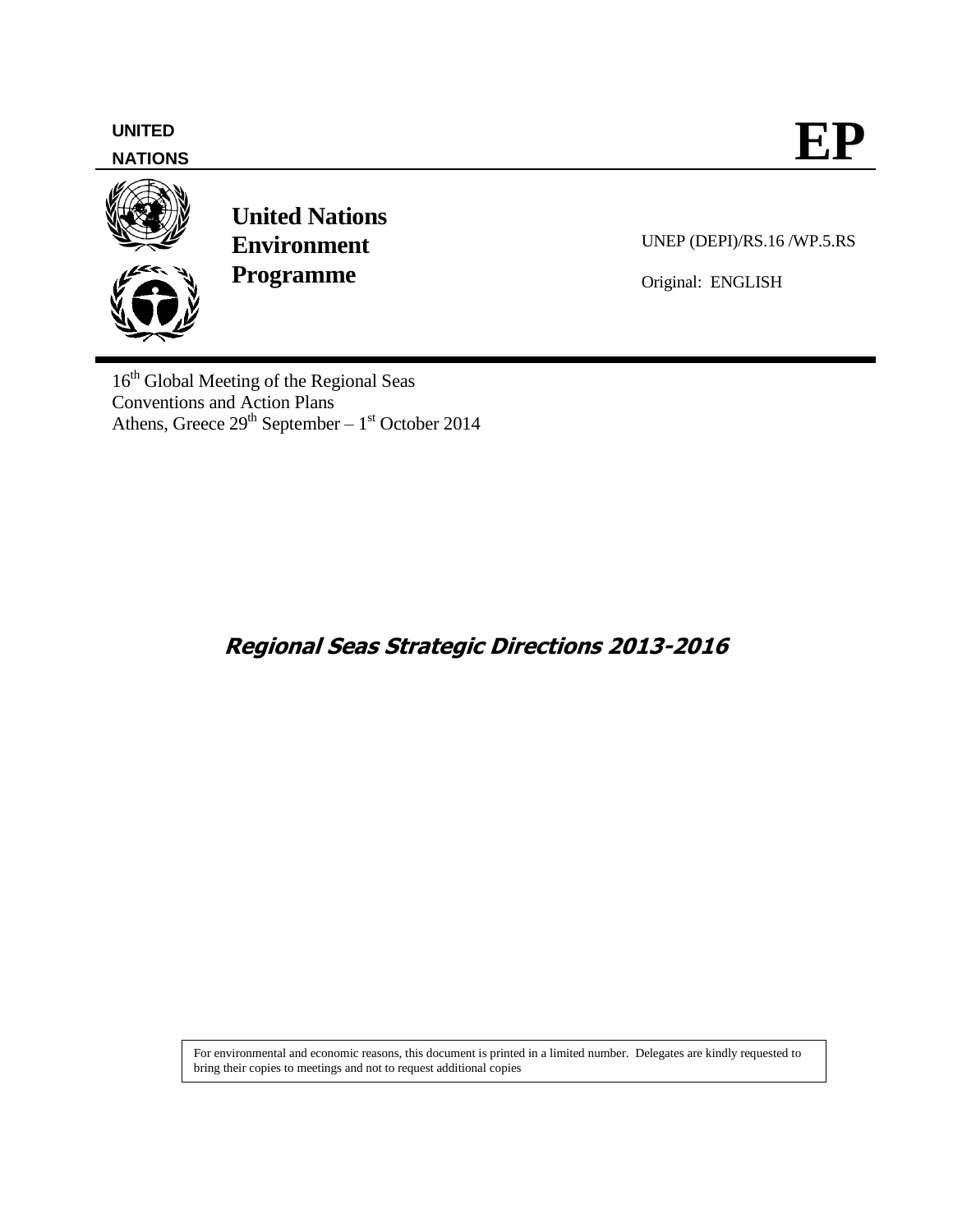#### **I. Introduction**

Oceans, seas and coastal areas form an integrated and essential component of the Earth's ecosystem and are critical to sustaining its vital services.

Their importance has been stressed with relation to the conservation and sustainable use of the oceans and seas and of their resources for sustainable development, including through their contributions to poverty eradication, sustained economic growth, food security and creation of sustainable livelihoods and decent work, while at the same time protecting biodiversity and the marine environment and addressing the impacts of climate change.

Within this context, for the past 40 years, the Regional Seas Conventions and Action Plans<sup>1</sup>, constitute a unique approach to the protection and sustainable management of the marine and coastal environment, as a means to alleviate poverty, sustain economic growth, foment food security and the creation of sustainable livelihoods.

The international community has over the past decade become increasingly concerned about many issues involving oceans and coasts as evidenced in the Rio+20 Outcome Document "The Future We Want" that calls for immediate actions on issues such as the sustainable management of depleting fish stocks, destruction of natural marine and coastal habitats, alien invasive species, conserving marine biodiversity in areas beyond national jurisdiction, ocean acidification and the impacts of climate change.

Similarly, concern has been expressed that the health of oceans and marine biodiversity are negatively affected by marine pollution, including marine debris, especially plastic, persistent organic pollutants, heavy metals and nitrogen-based compounds, from a number of marine and land-based sources, including shipping and land run-off.

It has also become evident that addressing these multitudes of issues needs a coordinated approach ranging from governments, inter-governmental and non-governmental organizations, academia, to the private sector. Furthermore, the international community acknowledges the need for strengthening international governance, including at the regional level, to address marine and coastal environment concerns.

In this sense, the 18 Regional Seas Conventions and Action Plans fulfill an important role in implementing the international agenda on marine and coastal issues. In bringing together

<sup>&</sup>lt;sup>1</sup> As mandated by their member states, many established based on the United Nations Environment Programme (UNEP) Governing Council decisions.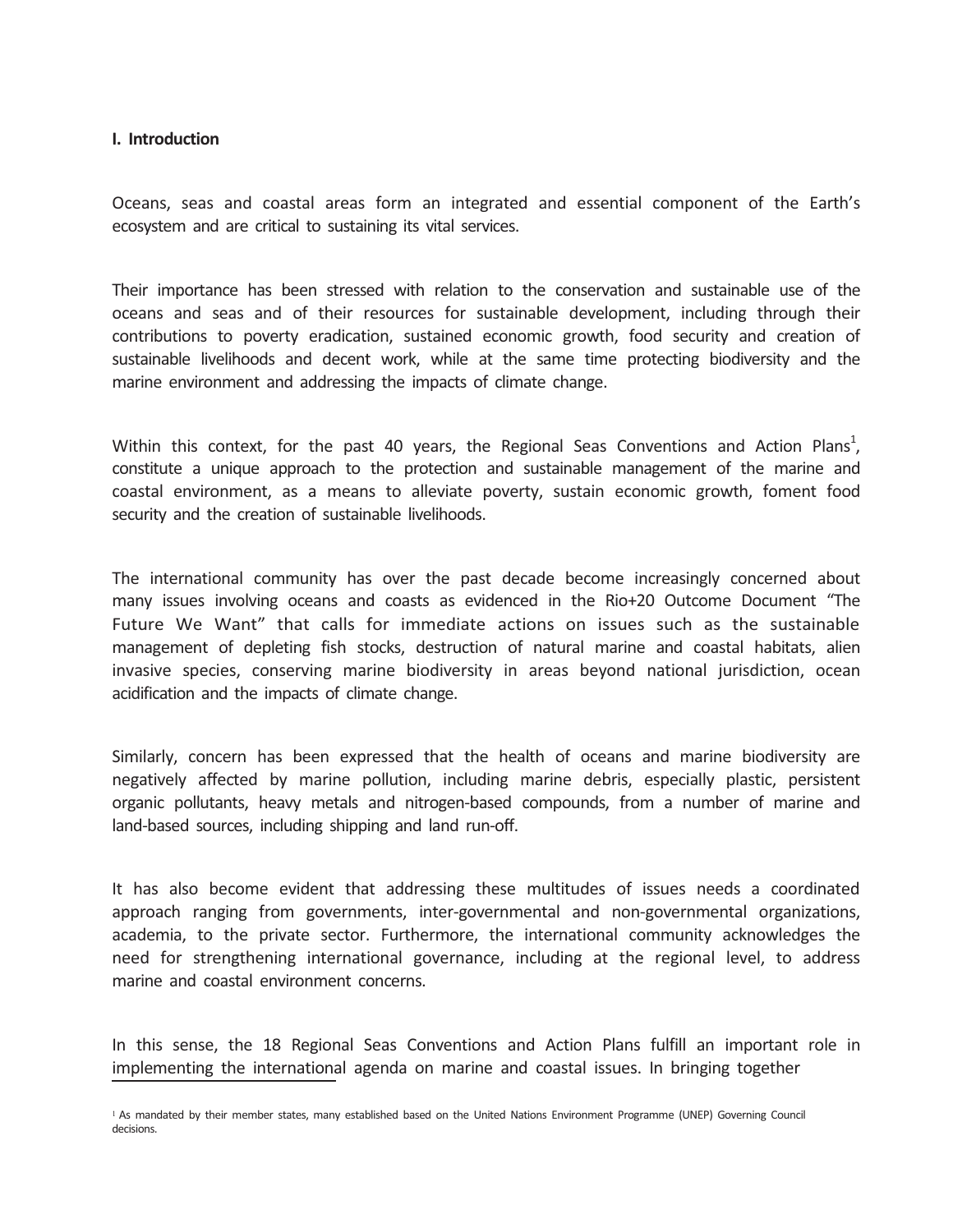governments, the scientific community, intergovernmental organizations, and other stakeholders, the various Regional Seas Conventions and Action Plans provide valuable regional frameworks for i) assessing the state of the marine environment; ii) addressing key developments (e.g. socio-economic activities, coastal settlements, land-based activities) that interact with the marine environment; and iii) agreeing on appropriate responses in terms of strategies, policies, management tools and protocols.

Also recognizing the need to strengthen collaboration on the development and application of ecosystem approaches for management of coral reefs, mangroves and seagrass beds, in order to protect and sustain their invaluable ecosystem services for food security and livelihoods, tourism revenue, shoreline protection as well as climate change adaptation and mitigation, and as a contribution to globally agreed targets including Aichi Targets<sup>2</sup> 10, 6 and 11 as well as the International Coral Reef Initiative (ICRI) Call to Action.

A key element to value is the importance of the United Nations Secretary General's Oceans Compact as a framework for coordinated efforts by UN Agencies, International Financial Institutions (IFIs), civil society and the private sector, to address the rapid degradation of the marine and coastal environment.

The global strategic directions, as listed below, are formulated to continue and further enhance the Strategic Directions for 2008-2012, aimed at strengthening the Regional Seas Conventions and Action Plans at the global level.

#### **II. Strategic Directions**

The Regional Seas Conventions and Action Plans will aim to increase their effectiveness and outreach in the period of 2013-2016, through increasing country ownership, promoting the incorporation of the Convention and/or Action Plan and their protocols into national legislation, promoting compliance and enforcement mechanisms, involving civil society and the private sector, building capacities, ensuring viable national and international financial arrangements, as well as developing assessment/evaluation procedures where appropriate.

The Regional Seas Conventions and Action Plans will:

1. Endeavor to effectively apply an ecosystem approach in the management of the marine and coastal environment<sup>3</sup> in order to protect and restore the

<sup>&</sup>lt;sup>2</sup> Convention on Biological Diversity (CBD)

<sup>&</sup>lt;sup>3</sup> Ecosystem-based management (EBM)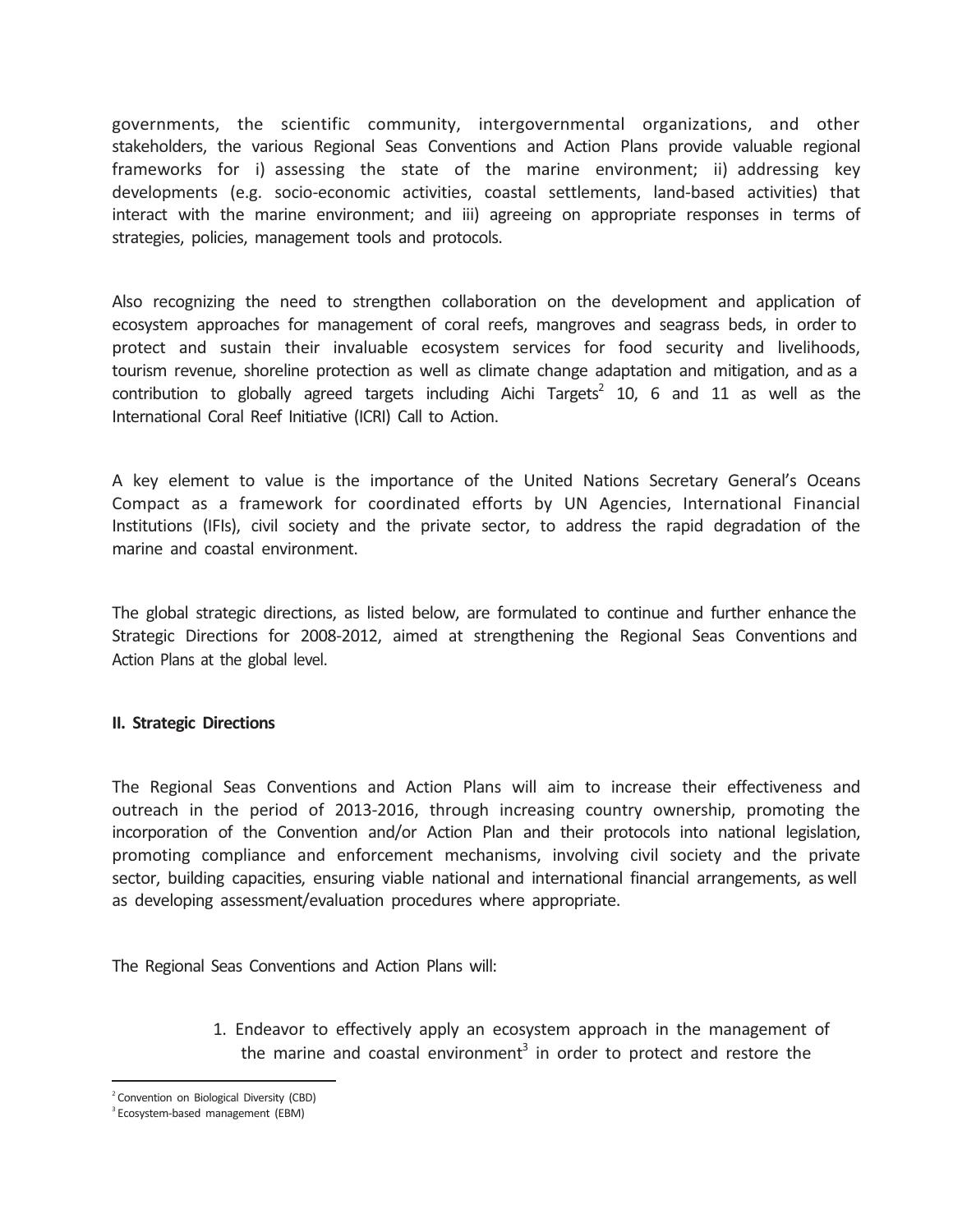health, productivity and resilience of oceans and marine ecosystems, and to maintain their biodiversity, enabling their conservation and sustainable use for present and future generations.

- 2. Contribute to the implementation of the Manila Declaration of the Global Programme of Action for the Protection of the Marine Environment from Land-based Activities, especially in the core partnership areas of wastewater management, nutrients and marine litter. Furthermore, the Regional Seas Conventions and Action Plans will act on provisions related to the development and implementation of protocols addressing land-based pollution sources and activities affecting the marine environment.
- 3. Strengthen capacities at the national level on marine and coastal governance, in order to enable coordination and coherence with systems such as the Large Marine Ecosystem approach, Regional Fisheries Management Organizations and River Basin Organizations, as appropriate.
- 4. Support the provision of tools to decouple economic growth from environmental pressures in the marine and coastal environment by promoting resource efficiency and productivity, including assessing the value of the services provided by these key ecosystems.
- 5. Strengthen coordination and build necessary capacities at the regional and national levels to improve global knowledge and trends on the status of the marine environment, contributing to the World Oceans Assessment (Regular Process).
- 6. Strengthen collaboration mechanisms to address common regional objectives, partnerships and co-ordinated regional implementation of relevant Multilateral Environmental Agreements, global and regional initiatives by United Nations Agencies, such as the International Maritime Organization (IMO), International Atomic Energy Agency (IAEA), Intergovernmental Oceanographic Commission(IOC) of UNESCO, UN Division for Ocean Affairs and the Law of the Sea (DOALOS), United Nations Development Programme, United Nations Industrial Development Organization (UNIDO),Food and Agriculture Organization of the United Nations (FAO), Global Partnership for Oceans of the World Bank, the UN Secretary General's Oceans Compact, and ICRI.

### **III. Implementation of the Strategic Directions**

In order to effectively implement these Strategic Directions, the  $14<sup>th</sup>$  Global Meeting of Regional Seas Conventions and Actions Plans outlined a roadmap with actions to be undertaken by the Regional Seas Secretariats and UNEP.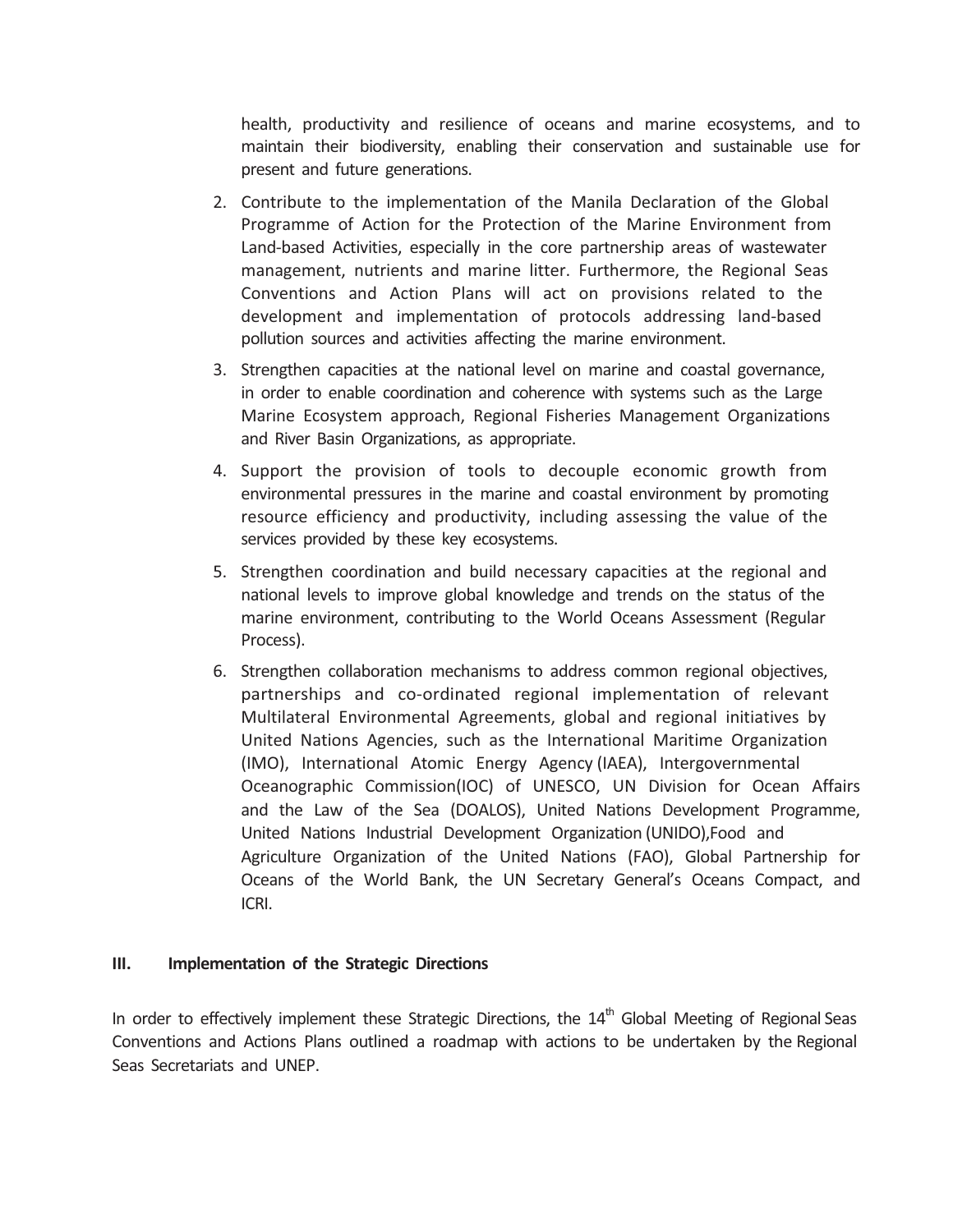These Strategic Directions should be elaborated by individual Regional Seas Conventions and Actions Plans before the  $15<sup>th</sup>$  Global Meeting of the Regional Seas Conventions and Action Plans (as Annex I). Furthermore, these Strategic Directions should be collectively reviewed at a mid- term opportunity.

| <b>Action by Regional Seas Secretariats</b> |                                                                                                                                                                                                                                                                                                                                | <b>Action by UNEP</b> |                                                                                                                                                                         |
|---------------------------------------------|--------------------------------------------------------------------------------------------------------------------------------------------------------------------------------------------------------------------------------------------------------------------------------------------------------------------------------|-----------------------|-------------------------------------------------------------------------------------------------------------------------------------------------------------------------|
|                                             | Contribute towards articulation of Sustainable<br>Development Goal on oceans.<br>DPSIR approach <sub>4</sub> , including ocean<br>Utilise<br>acidification and the impacts of climate change.                                                                                                                                  |                       | Identify areas/indicators related to Sustainable<br>Development Goal on oceans.<br>Build capacities on application of EBM principles at<br>the Regional/National level. |
| $\overline{\phantom{a}}$                    | Streamlining EBM into RSPs work programmes<br>and their member states by sharing lessons learnt<br>on ecosystem based approaches, including,<br>Marine Spatial Planning (MSP), Integrated coastal<br>area and river basin management (ICARM),<br>Integrated Coastal Zone Management (ICZM) and<br>adaptation strategies (EBA). |                       | Provide guidance on Marine Spatial Planning (MSP)<br>implementation at local, national, transboundary<br>level.                                                         |

1. **Effectively apply an ecosystem approach in the management of the marine and coastal environment.** 

2. **Contribute to the implementation of the Manila Declaration of the Global Programme of Action for the Protection of the Marine Environment from Land Based Activities (GPA), in particular the partnerships on wastewater management, nutrients and marine litter.** 

| <b>Action by RegionalSeas Secretariats</b>                                                                                                                   | <b>Action by UNEP</b>                                                                                                                             |
|--------------------------------------------------------------------------------------------------------------------------------------------------------------|---------------------------------------------------------------------------------------------------------------------------------------------------|
| Support the implementation of the GPA through -<br>the Land-based Sources of Pollution (LBS/A)<br>Protocols and its annexes.                                 | Coordinate launches for regional chapters of the<br>Global Partnerships on Nutrients, Marine Litter and<br>Wastewater, as relevant to each region |
| Develop Regional Action Plans with respect to one -<br>or more GPA priorities and Regional partnerships.<br>Coordinate launches for regional chapters of the | Work with Regional Seas Conventions and Action<br>Plans (RSCAPs) to develop nutrient management<br>plans.                                         |
| (Nutrients -<br>Global<br>Partnerships<br>three<br>Management, Marine Litter and Wastewater), as                                                             | LBS/A Protocol ratification<br>Support<br>and<br>implementation through resource mobilization,                                                    |

<sup>4</sup> DPSIR framework (Driving Forces-Pressures-State-Impacts-Responses)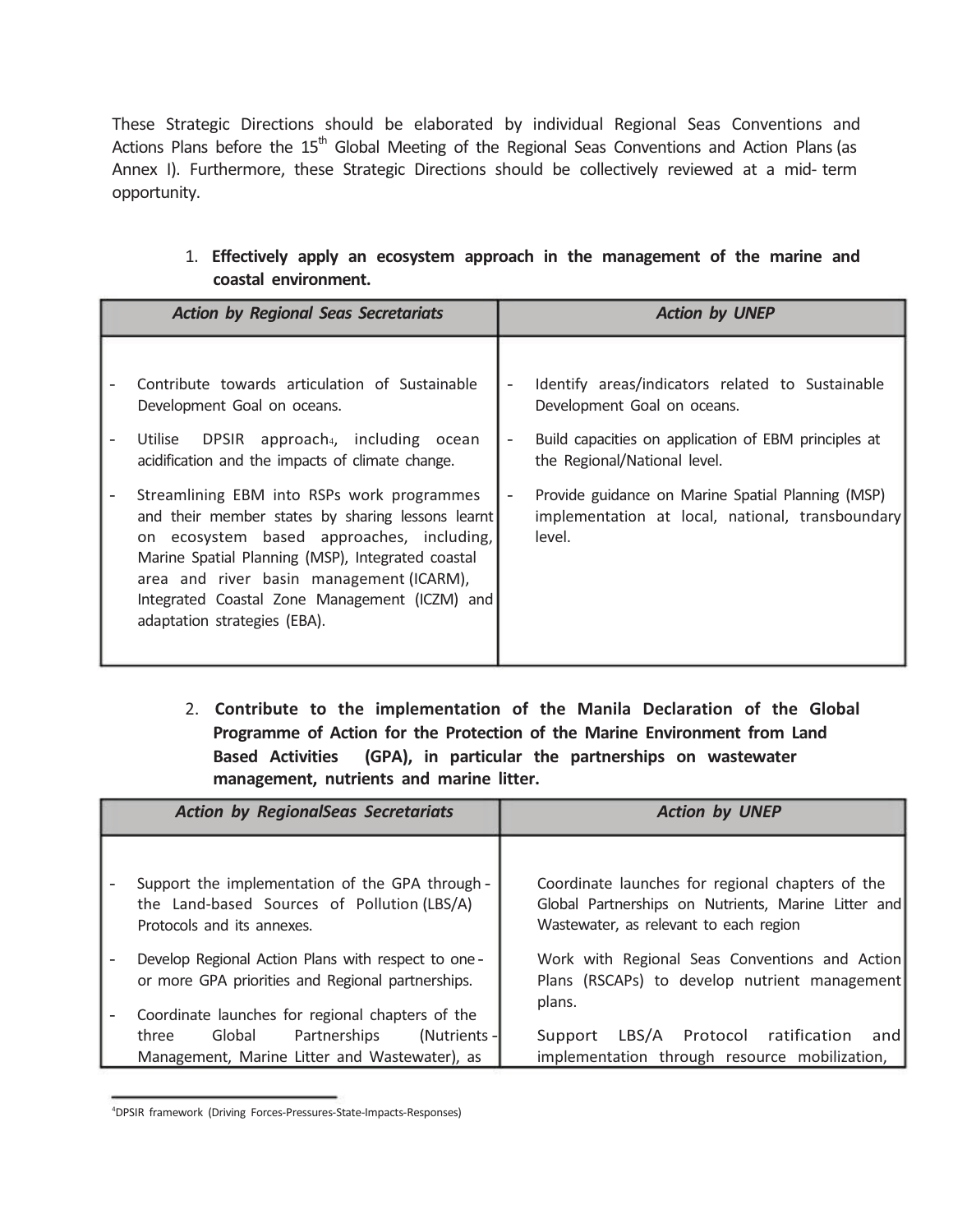| appropriate.                                                  | awareness-raising, capacity-building, sharing of                               |
|---------------------------------------------------------------|--------------------------------------------------------------------------------|
| Facilitate support and awareness raising to civil<br>society. | lessons learned and on-the-ground activities (i.e.<br>demonstrations projects) |

## 3. **Strengthen capacities at the regional level and national level on marine and coastal governance.**

| <b>Action by RegionalSeas Secretariats</b>                                                                                                                                                                                                                                                                                                                                                                                                                                                                                                                                                                                                                                                                                                            | <b>Action by UNEP</b>                                                                                                                                                                                                                                                                                                                                                                                                                                                                                                                                                                                                |
|-------------------------------------------------------------------------------------------------------------------------------------------------------------------------------------------------------------------------------------------------------------------------------------------------------------------------------------------------------------------------------------------------------------------------------------------------------------------------------------------------------------------------------------------------------------------------------------------------------------------------------------------------------------------------------------------------------------------------------------------------------|----------------------------------------------------------------------------------------------------------------------------------------------------------------------------------------------------------------------------------------------------------------------------------------------------------------------------------------------------------------------------------------------------------------------------------------------------------------------------------------------------------------------------------------------------------------------------------------------------------------------|
| Strengthen relationships with Regional Fisheries<br>Management Organizations (RFMOs).<br>Formalising partnerships and demonstrating joint<br>working relationships with relevant regional and<br>organizations, such as river basin organizations,<br>Large Marine Ecosystems (LME) projects, as<br>appropriate.<br>Provisions of inputs into international processes.<br>Disseminating information, among members and<br>parties, on joint actions promoting RSCAPs at all<br>level and promoting these actions.<br>Identifying suitable financial mechanisms to<br>implement RSCAPs and their Protocols.<br>Facilitate intra and inter-regional cooperation and<br>support and/or initiate networks. (i.e. Marine<br>Protected Area (MPA) networks) | Enhance visibility of the RSCAPs in terms of its<br>mandate<br>and to communicate<br>governance<br>outcomes of the regional governance review.<br>facilitate<br>Strengthen<br>and<br>inter-regional<br>$\sim$<br>cooperation.<br>Facilitate partnerships between RSCAPs and<br>RFMO <sub>s</sub> .<br>Identifying suitable financial mechanisms to<br>implement RSCAPs and their Protocols.<br>Include RSCAPs inputs into international processes,<br>i.e. (Barbados $+20^5$ )<br>Give further consideration to UNEP Governing<br>Council Resolution of oceans and role of the<br>RSCAPs vis-à-vis Rio+20 $^{\circ}$ |

4. **Support the provision of tools to decouple economic growth from environmental pressures in the marine and coastal environment by promoting resource efficiency and productivity, including assessing the value of the services provided by these key ecosystems.** 

| <b>Action by RegionalSeas Secretariats</b>                                                  | <b>Action by UNEP</b>                                                                                   |
|---------------------------------------------------------------------------------------------|---------------------------------------------------------------------------------------------------------|
| Raise awareness, promote and implement, as<br>appropriate, economic valuation of marine and | - Raising awareness on the utilization of market-based<br>instruments and economic valuation to support |

<sup>&</sup>lt;sup>5</sup> United Nations Programme of Action on the Sustainable Development of Small Island Developing States (SIDS)

<sup>&</sup>lt;sup>6</sup> United Nations Conference on Sustainable Development, held in Rio de Janeiro, Brazil, 20-22 June 2012 (Rio+20)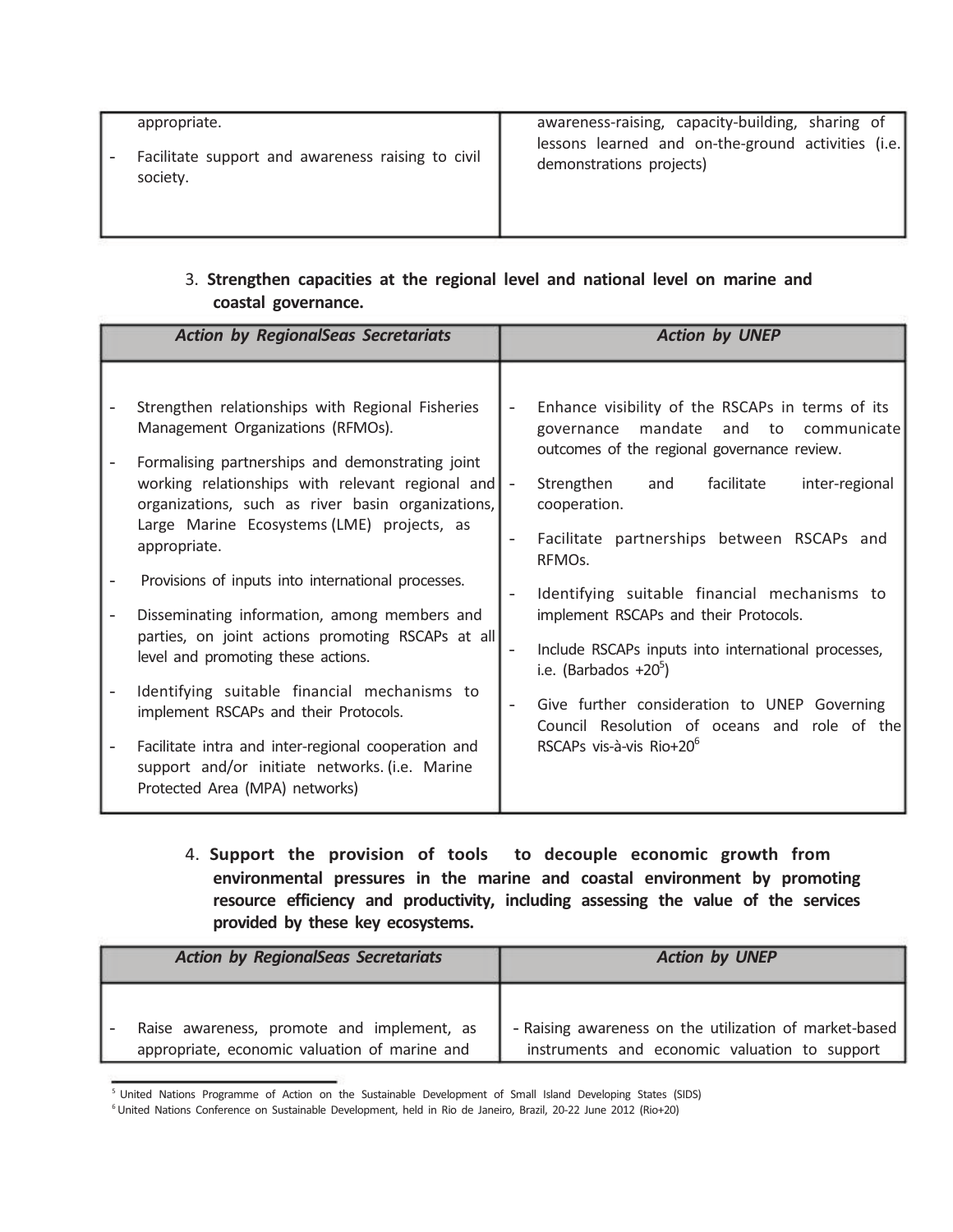| ecosystem services to support<br>coastal                                                                                                                                                                                                                                                                                                                | management decision making and policy settings.                                                                                                                                                                                                                                                                                                                                                                                                                                                                                                                                                                                                                                                                                                                                                   |
|---------------------------------------------------------------------------------------------------------------------------------------------------------------------------------------------------------------------------------------------------------------------------------------------------------------------------------------------------------|---------------------------------------------------------------------------------------------------------------------------------------------------------------------------------------------------------------------------------------------------------------------------------------------------------------------------------------------------------------------------------------------------------------------------------------------------------------------------------------------------------------------------------------------------------------------------------------------------------------------------------------------------------------------------------------------------------------------------------------------------------------------------------------------------|
| management decision making and policy settings.<br>Foster key partnerships on specific green economy<br>actions between governments, private sector and<br>civil society.<br>Develop regional policies on resource efficiency, in<br>support to the 10-year framework programme for<br>sustainable consumption and production (SCP), as<br>appropriate. | Technical assistance through regional/national<br>workshops related to resource efficiency, with<br>particular emphasis on identification of fiscal<br>that promote<br>policies<br>green<br>sectoral<br>transformations related to the marine and coastal<br>environment.<br>Technical assistance at the national level in the<br>preparation of scoping studies related to sectoral<br>transformative policies in the marine and coastal<br>environment (enabling conditions, identifying and<br>capturing value,<br>and<br>sectoral<br>transformation/reform).<br>Disseminate methodologies for economic valuation<br>of marine and coastal ecosystem services, in-line<br>with The Economics of Ecosystems and Biodiversity<br>(TEEB) for Oceans, in the RSCAPs through regional<br>workshops. |

5. **Strengthen coordination and build necessary capacities at the regional and national levels to improve global knowledge and trends on the status of the marine environment, contributing to the World Oceans Assessment (Regular Process).** 

| <b>Action by RegionalSeas Secretariats</b>                                                                                                                                                                                                                                                                                                                                                                                                                                                                                                                                                                                                                                                                          | <b>Action by UNEP</b>                                                                                                                                                                                                                                                                                                                                                                                                                                                                                                                                 |
|---------------------------------------------------------------------------------------------------------------------------------------------------------------------------------------------------------------------------------------------------------------------------------------------------------------------------------------------------------------------------------------------------------------------------------------------------------------------------------------------------------------------------------------------------------------------------------------------------------------------------------------------------------------------------------------------------------------------|-------------------------------------------------------------------------------------------------------------------------------------------------------------------------------------------------------------------------------------------------------------------------------------------------------------------------------------------------------------------------------------------------------------------------------------------------------------------------------------------------------------------------------------------------------|
| Planning and implementing, regional monitoring<br>and assessment activities, as appropriate.(i.e.<br>State of Marine Environment / Status reports or<br>their equivalent)<br>Technical assistance to member states on<br>integrated assessment in the marine and coastal<br>environment, including support to World Oceans<br>Assessment, as appropriate.<br>Assist in<br>building<br>capacities<br>at the<br>national/regional level on integrated assessments<br>on the marine and coastal environment, with<br>particular emphasis to aligning as appropriate to<br>regional priority issues as identified by the outline of<br>the World Oceans Assessment.<br>Support the Group of Experts, including regional | Assist in building capacities at the regional level on<br>integrated assessments on the marine and coastal<br>environment, with particular emphasis on regional<br>priority issues as identified by the outline of the<br>World Oceans Assessment.<br>Technical assistance to RSCAPs in the organization of<br>workshops on the World Oceans Assessment.<br>Support the Group of Experts of the World Oceans<br>Assessment.<br>Promote the coordination of regional chapters of<br>the World Oceans Assessment through the platform<br>of the RSCAPs. |